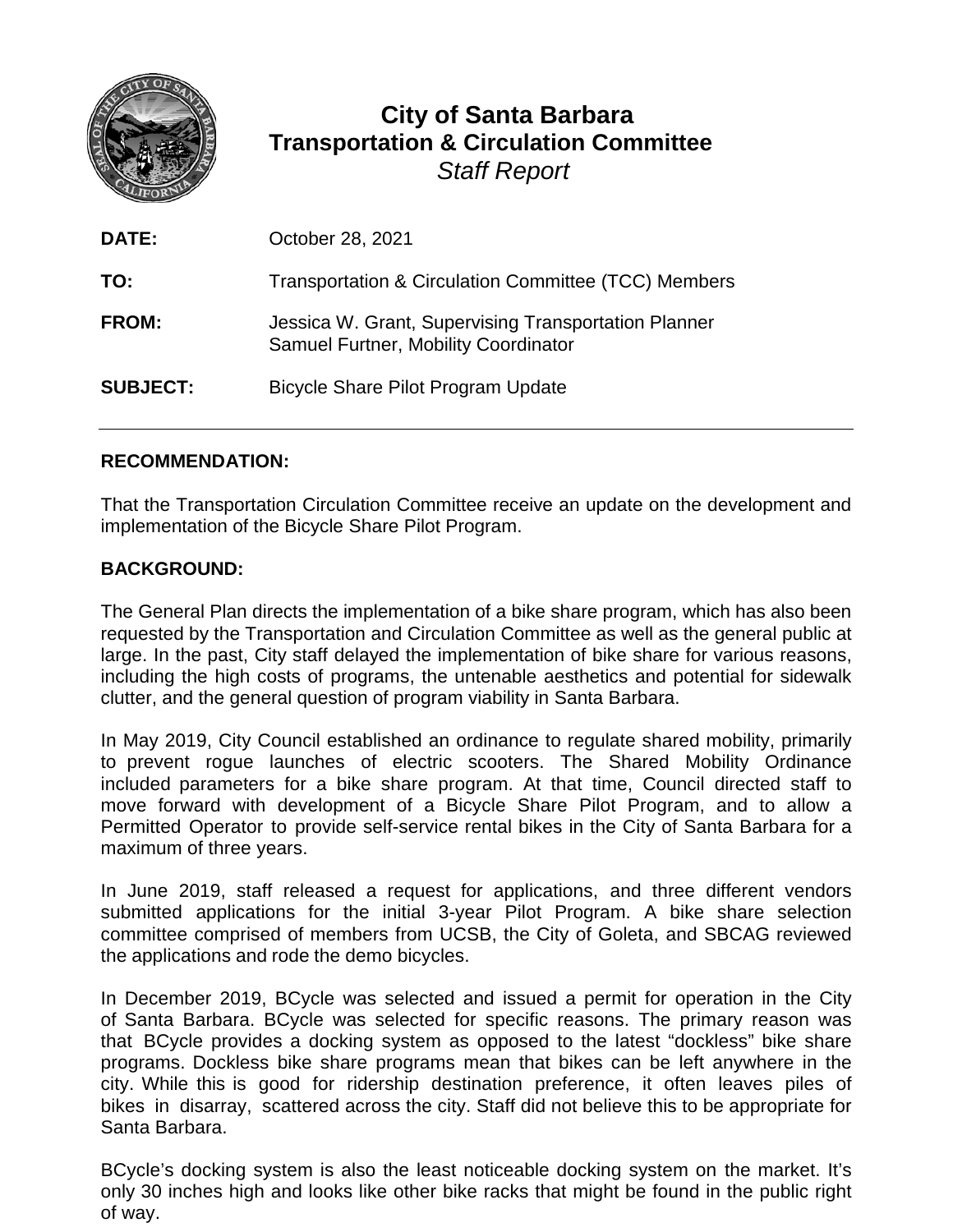The BCycle system is also all electric. The electric bike is rapidly becoming a popular alternative to vehicle use because more types of people can travel further and travel up and down elevation variations with less effort. Having an electric, pedal-assist bike share means that more people will use it, and offers a higher probability of success. Finally, BCycle is owned by one of Santa Barbara's residents who also owns Trek Bicycles. The local owner's commitment to Santa Barbara is that the program will be run well and have the quality the City expects. For these reasons and others, Council approved of the selection of BCycle to try out bike share in Santa Barbara.

We say "try out" bike share because this is a pilot program. We do not know if it will be successful, but have chosen what we feel is the best operator for success.

#### **What is Bike Share?**

Bike Share is a point-to-point service that is meant to compete with the car and reduce traffic congestion and parking demand for those that prefer to drive. Bikes are spread throughout the city and people use the bikes to get from one location to the other. People only pay for the oneway trip (as opposed to paying until the bike is returned to the original location).

As a docked system, Santa Barbara's bike share system is ideal for when it's too far to walk, but too close to drive – users can check out bikes throughout the city and ride from one dock location to another. When complete, approximately 500 docks that serve a fleet of around 250 pedal-assist electric bikes will build the City-wide bike share network.

BCycle's operation is built around the 3.0 dock, a low profile docking system that is similar in size to a conventional bike rack, and a fleet of pedal-assist electric bikes. BCycle's proprietary e-bikes are governed to a maximum assist speed of 17 mph, and as pedal-assist bikes, do require user effort to reach this speed. BCycle's technological platform and equipment design are field tested and proven, and robust enough to withstand years of public use in many extreme climates.

Users must be 18 years old to sign up for a membership, and though riders 18 and over are not required to wear helmets in California, BCycle encourages safer riding by offering helmet incentives to their members. BCycle offers several membership options – Annual (\$150), Monthly (\$30), and Low-Income (\$25 annually for qualified applicants). Members receive unlimited 30 minute rides, and are charged a lower rate for any trips over 30 minutes. Walk-up users can also try BCycle for \$7 per 30 minutes.

#### **DISCUSSION:**

# **Ridership**

The three year Bike Share Pilot Program (Program) launched on January 28, 2021. As of the end of September and nine months after Program launch, the bike share system has around 283 docks and 140 electric, pedal-assist bikes in service at around 52 different stations throughout the City. Over 50,000 trips were taken by over 10,000 BCycle users that travelled over 206,000 miles. Currently the bike share system is at slightly more than half capacity, with much of the initial siting efforts focused on establishing stations near key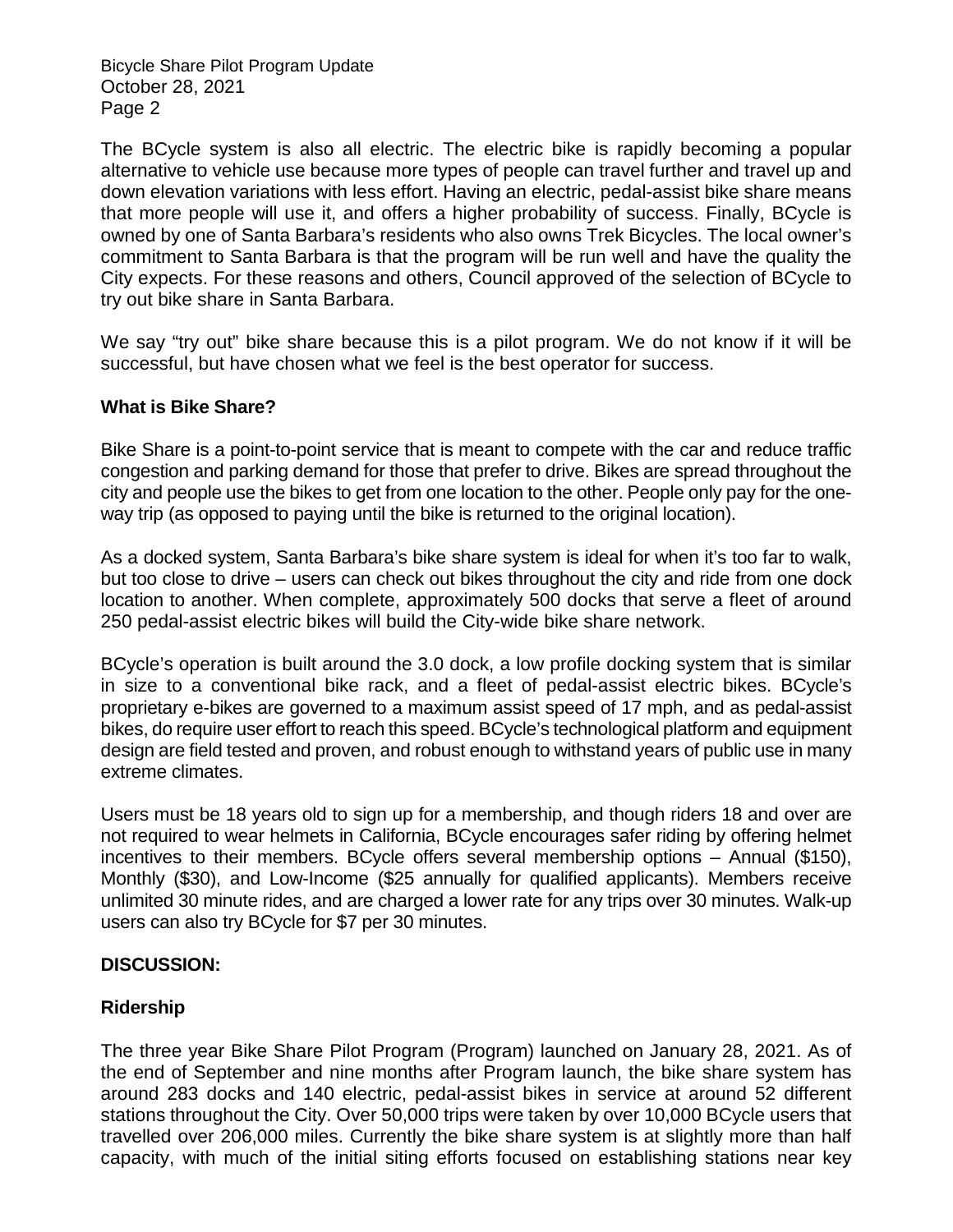destinations in the Downtown, Waterfront, Eastside, Westside, and Oak Park Neighborhoods.

#### **Program Challenges**

#### *Implementation*

There have been certain challenges to implementation related to permitting, siting, and outreach, as well as complications resulting from the COVID-19 pandemic. In February 2020, the City issued an Operator's Permit for BCycle, though it took almost a year from that time before the initial phase of rollout was completed. BCycle and City staff needed time to design a bike share system compatible with the temporary State Street Promenade, and to navigate the lengthy permit timeline to obtain a Coastal Development Permit for the Program to allow bike share stations in the Coastal Zone. If Council were to approve a permanent program, a more permanent design for bike share in the future State Street Promenade, and a subsequent Coastal Development Permit, will be required.

The siting of dock station locations has also been time consuming. Dock locations need to meet required standards and ensure pedestrian through zones on sidewalks and sightline visibility requirements of intersection/driveways are met. Once a station is selected, there is an additional time delay for stakeholder outreach to determine if there would be any operational issues with adjacent properties.

#### *Operational*

There have also been several operational challenges: delays related to the pandemic, network outages, collisions, bike theft and vandalism, and general public concerns regarding e-bike speeds.

One recent limiting factor to implementation is global chip shortages during the pandemic. Staff has approved a number of locations that cannot be installed at this time due to chip shortages that are affecting 3.0 dock supply. BCycle is working with their dock supplier to distribute docks throughout the BCycle systems nationwide, and expects that more docks will be available for Santa Barbara later this fall.

Since launch, BCycle Santa Barbara has experienced a number of network connectivity issues. Initial siting was somewhat delayed along State Street due to connectivity issues that have since been resolved, but BCycle has also experienced a system-wide outage that occurred in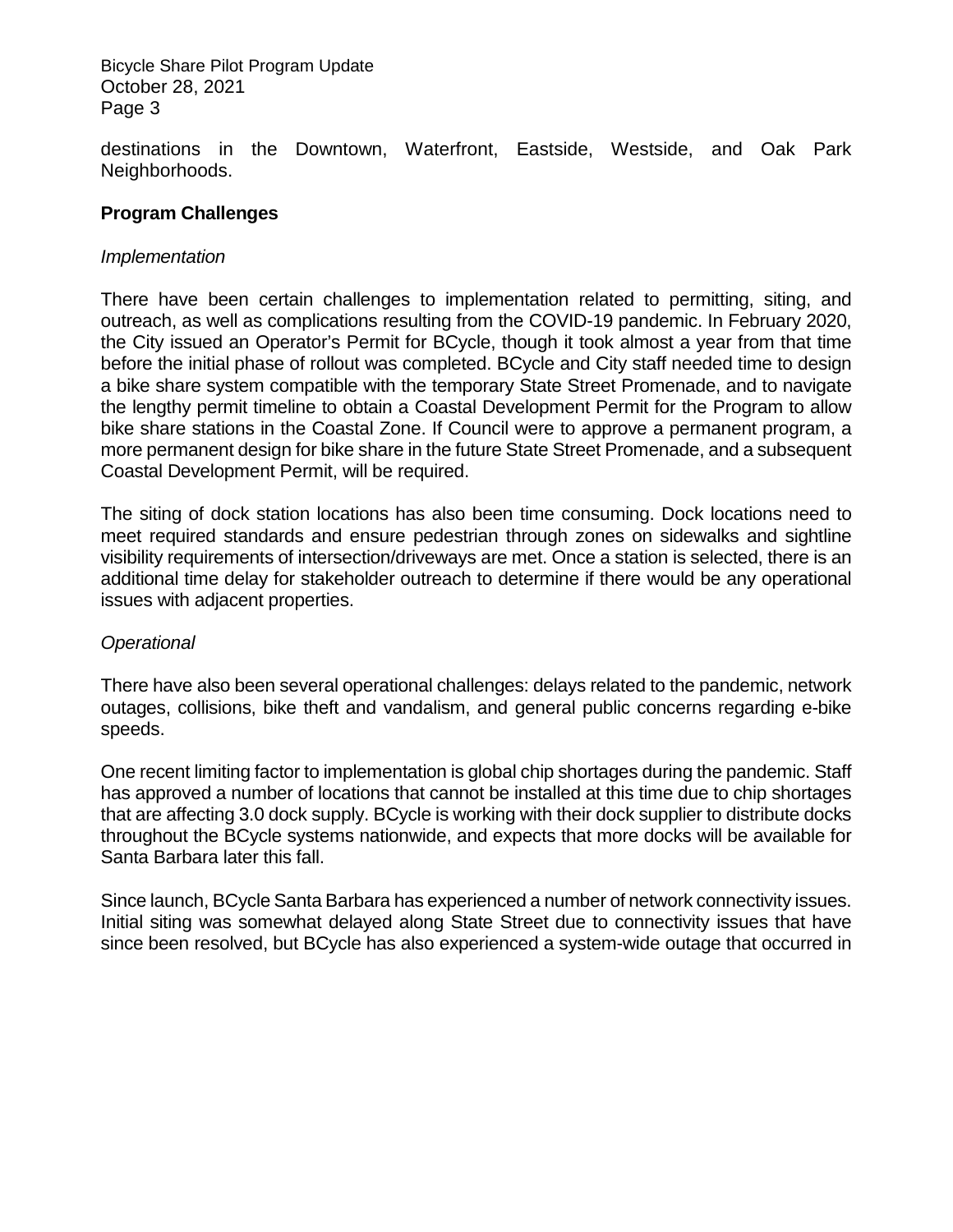August 2021. This "crash" affected about half of the docks, lasted two days, and was quite detrimental to customer confidence in bike share as a reliable transportation option.

To date, there have been three collisions reported to BCycle and/or the Police Department (see below). Two of these collisions resulted in the user being transferred to the hospital. BCycle will continue to notify staff of any reported collisions.

- 1. February 27, 2021: Solo rider lost control heading downhill. Rider was transported to Cottage Hospital with injures to face and a dislocated shoulder.
- 2. July 21, 2021: Vehicle hit rider. No injuries. Crank arm bent on bicycle.
- 3. August 24, 2021: Solo rider lost control on road base/uneven substrate. Rider was transported to hospital with injuries to head and body scrapes.

Theft and vandalism are a dynamic challenge. Since launch, around 25 bikes have been stolen or abandoned, with four yet to be recovered. Five plus batteries have been stolen from the bikes, and at least 40 other bikes have seen some type of vandalism, ranging from cutting of grips to snipping cables or other functional components. Most of these bikes were repaired and returned to service. BCycle did install GPS trackers to assist in bike recovery.

Since the pandemic, there has been an overall increase in bicycle ridership, especially with ebikes. With the increase in e-bike ridership, there is a general concern by the community about the higher speeds and perceived safety of electric bikes in our local bike share network, and on our City streets. The State of California regulates e-bikes to 20mph on Class 1 (off-street) and Class II (on-street bike lanes) facilities. Most off-the-shelf e-bikes are pedal assist bikes that are governed to 20mph. Any electric bike exceeding 20mph is required to share the vehicle lane with vehicles. BCycle's pedal assist e-bikes are governed to 17mph, and are slower than the majority of e-bikes sold in California. As a frame a reference, an average bike commuter rides around 10-18 mph on City streets, depending on traffic, fitness, age, and other factors.

#### **Bike Shops and Rental Companies**

In August 2021, staff reached out to six retail bike shops and two bike rental companies located in Downtown Santa Barbara in an effort to understand any potential impacts to their business since Program launch. Generally, bike shops were supportive of the Program, and felt no discernable negative impact. Here are other takeaways from conversations with bike shops:

- Two shops report customers trying and/or buying e-bikes after first trying BCycle's ebikes.
- Two retail shops also rent electric bikes
	- o One shop owner feels that bike rental and bike share are very different models:
		- Customers can reserve online in advance, and rentals come with lock, helmet, and advice on safety and destinations. Additionally, half- and full-